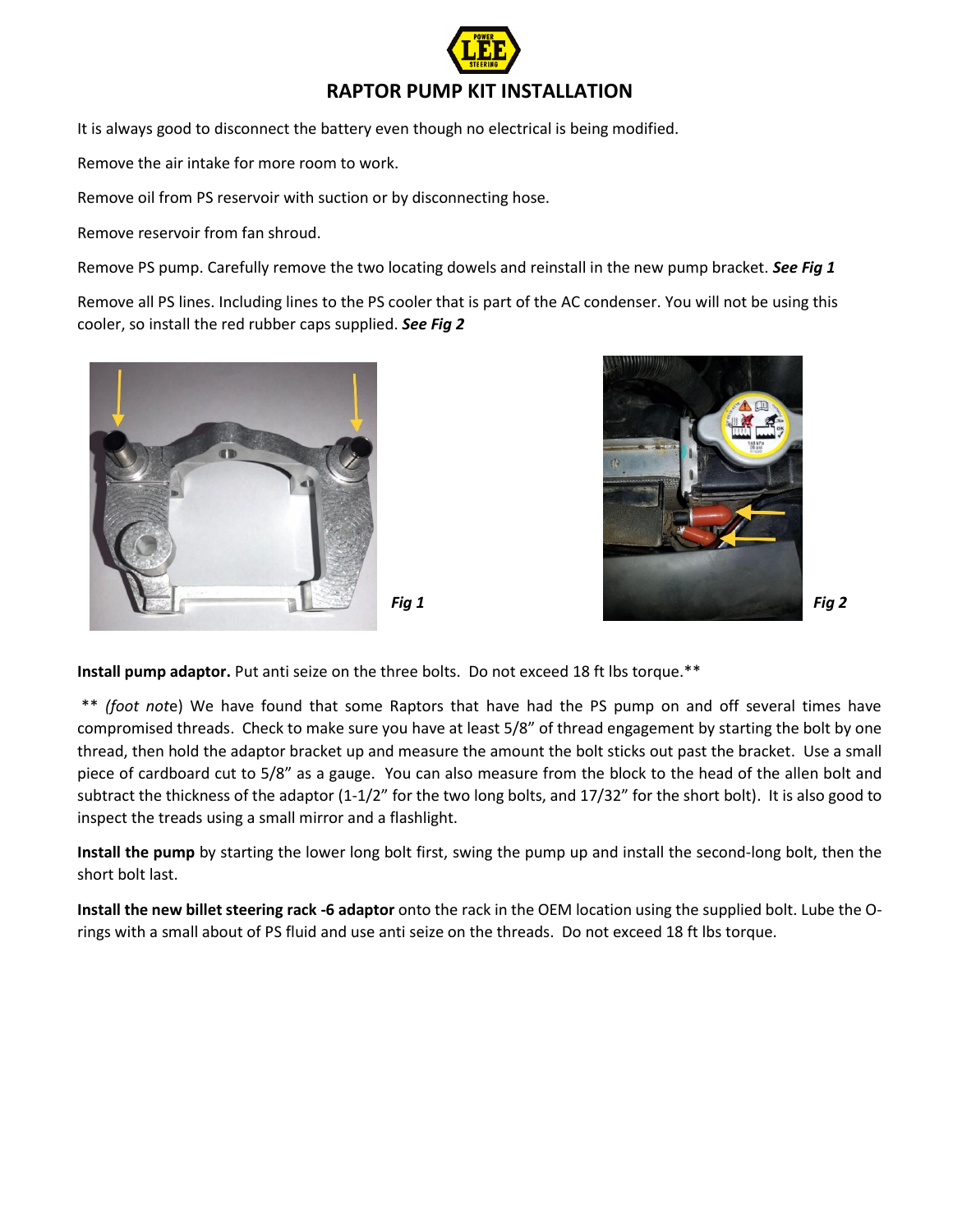

**Install the reservoir**. Start by marking a mark for drilling on the left front side core support in between the radiator and the headlight. *See Fig 3* 7/16 in from the edge of the core support and 1-1/4 up from the ledge of the headlight attachment protrusion.

Using a center punch mark that spot. Fit check the bracket using a framing square to make sure that the 2 top bolts are equal distance from the sides of the square hole in the core support*. See Fig 4.* Be careful to make a good center punch as the drill will be slightly off center because of the headlight. It can be done. Of course, if you are concerned about it you could pull the headlight and get a perfectly straight shot at it.

Drill a ¼ inch hole first then re-drill to 25/64. This size drill is very important to properly seat the thread insert. Deburr the outer edge of the hole.

Using the  $1''$  x  $1\backslash 4$  bolt and the 2 larger washers apply some anti seize and install the bolt through the reservoir bracket and into the thread insert

Install the thread insert into the 25/64 hole. Hold the bracket in its place, tighten the bolt using a socket and at least a 10" extension. You will feel the thread insert collapse on the back side then tighten up. Do not over tighten but enough to fully seat the insert. Leave that bolt in for now. **Fig 3** 







Using the framing square again, line up the bracket and transfer drill one of the top mounting holes with a % drill. *See Fig 5* Remove the lower 1" bolt and the bracket. Re-drill the hole with the 25/64 drill, deburr the outer edge. Using the 1" bolt with anti-seize, the 2 washers and the bracket, repeat the process of installing the thread insert holding onto the bracket. Repeat this process once more for the 3rd bolt.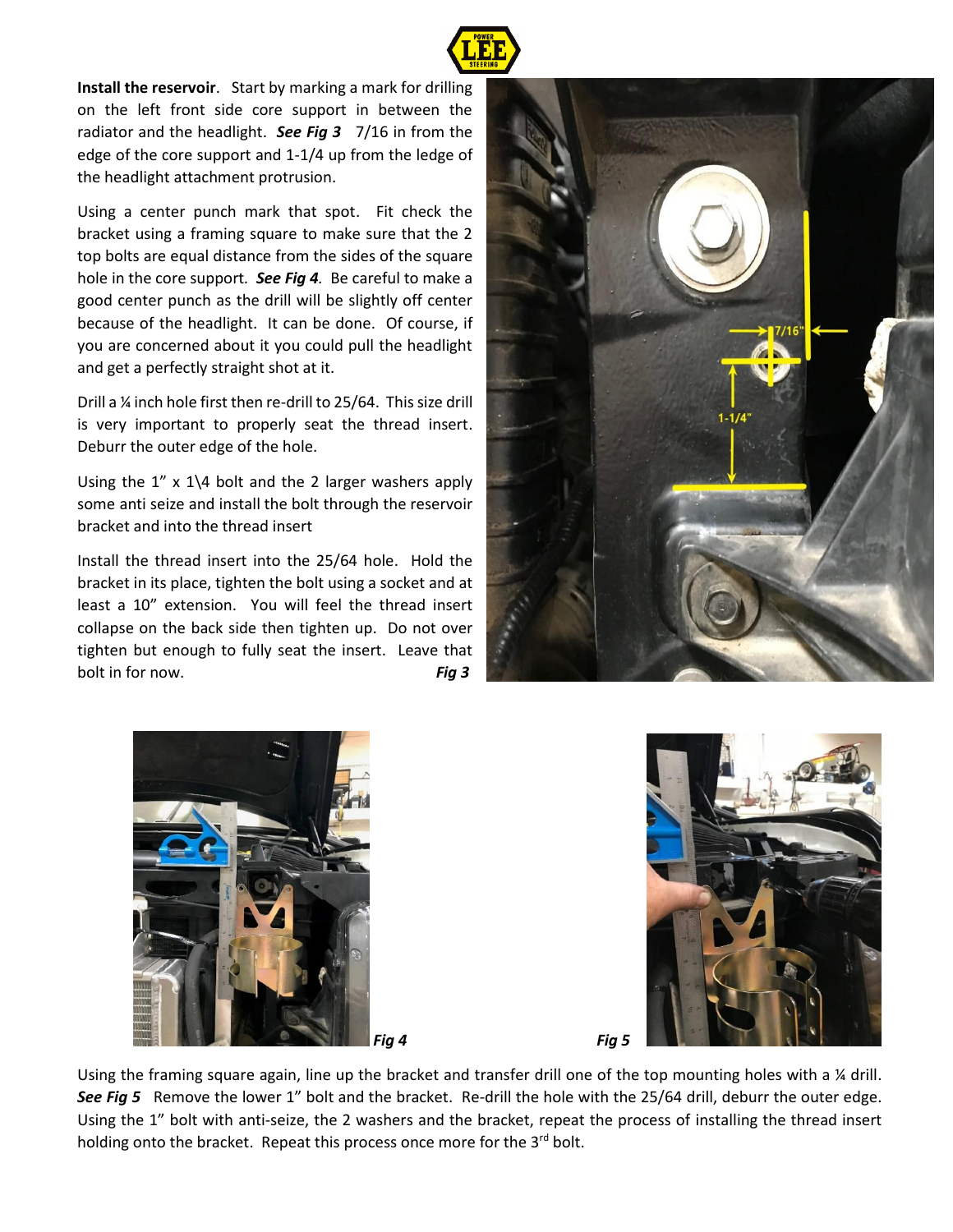

**Slide the reservoir into position with the clamp bolts out.** *See Fig 6* The supply hose slides through a gap at the lower part of the radiator and core support. You may need to remove a rubber flap. **Do not destroy**, keep to reinstall around hose. Feed the -12 supply line through the gap with the 120° fitting headed towards the pump. Remove the dust cap, apply some anti seize to the -12 nipple. Thread the 120° hose end onto the pump. This can be tricky, there is not a lot of room for your hands. You either get it on the first try or sometimes it helps to have a second person looking at the alignment while you thread it on. Connect the 45° hose end to the reservoir with some anti seize. Find the best spot for the -6 return on the reservoir. Should be 90° to the truck pointing towards the radiator. Some super charger air coolers may interfere with this so adjust accordingly. Set the height of the reservoir with the cap approximately centered in the top of the core support bar. *See Fig 7.*







**Install the return line and filter.** Start by installing a 45° -6 hose end on the return hose. Temporally attach to the upper port on the rack adaptor. Route the hose towards the support under the radiator. You can attach the filter to this support using the aluminum L-bracket. Find a place on the support where the filter can be placed. Mount the Lbracket to the support using the three self-tapping screws. Then mount the filter to the L bracket using the two Adel clamps, 10-32 screws, washers and nylock nuts. *See Fig 8.* Use the 2 straight hose ends on the filter, find the proper routing location for the return hose up to the reservoir and attach to the reservoir with the 90° hose end. On final hose end assembly use a small amount of anti-seize on the treads of the fittings.

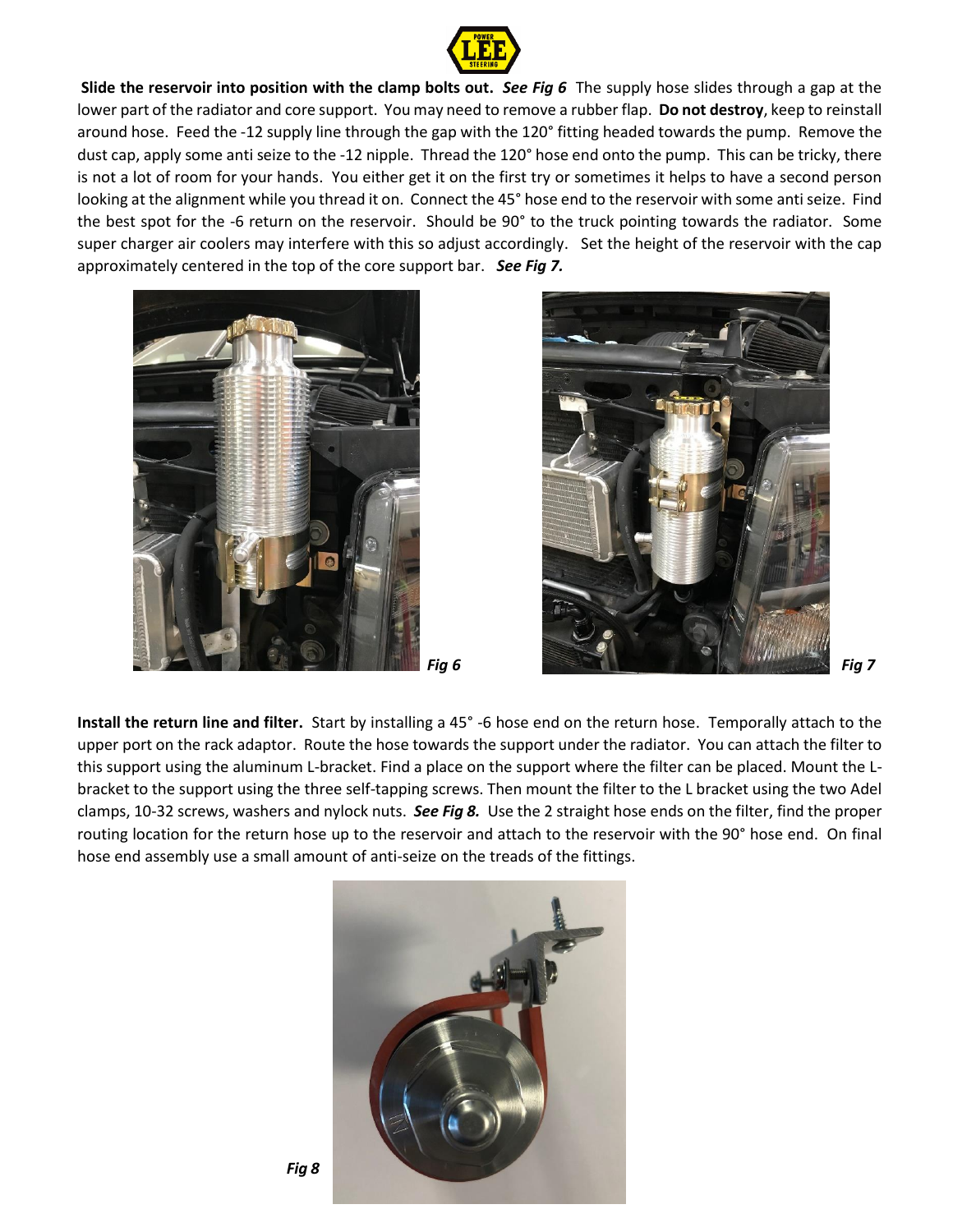

**Install the pressure line.** Attach **but do not** tighten the 45° fitting on the pressure line to the rack adaptor lower port. Route the line under the oil filter drain following the cross member back around the lower radiator and up to the pump. There are several spots to clamp the hose. Make sure to use the split tubing to protect the hose. See *Fig 9,10,11,12.* When secured, tighten both ends.

## *Fig 9 Fig 10* **Route under oil filter ain Use nut clip and clamp. Round & square hole inboard of rack mount bolt Use clamp. thead** ho **hose Loop around to un radiator. Mount clamp and bolt to tab with hole**



**Bleed the system.** Check that all hose end connections are tight. Jack up the truck until the front tires are off the ground. Secure with jack stands. Pour fluid into the reservoir up to second baffle down. **Do not start the truck!** Turn key to unlock steering wheel. Slowly turn the steering wheel all the way to the right and then all the way to the left. Repeat until no more bubbles come up in the reservoir. It helps to have a second person watch and listen while turning. The oil will be slightly aeriated but that is to be expected at this point. Connect the battery. Do not stick your arm through the steering wheel to reach the ignition key. Sometimes air in the system can cause steering to jump. Start the truck and quickly shut off. Recheck the fluid level. The oil should just cover the 2<sup>nd</sup> baffle down.

> Lee Power Steering 28259 Constellation Rd. Valencia, CA 91355 661-568-9170 [www.leepowersteering.com](http://www.leepowersteering.com/)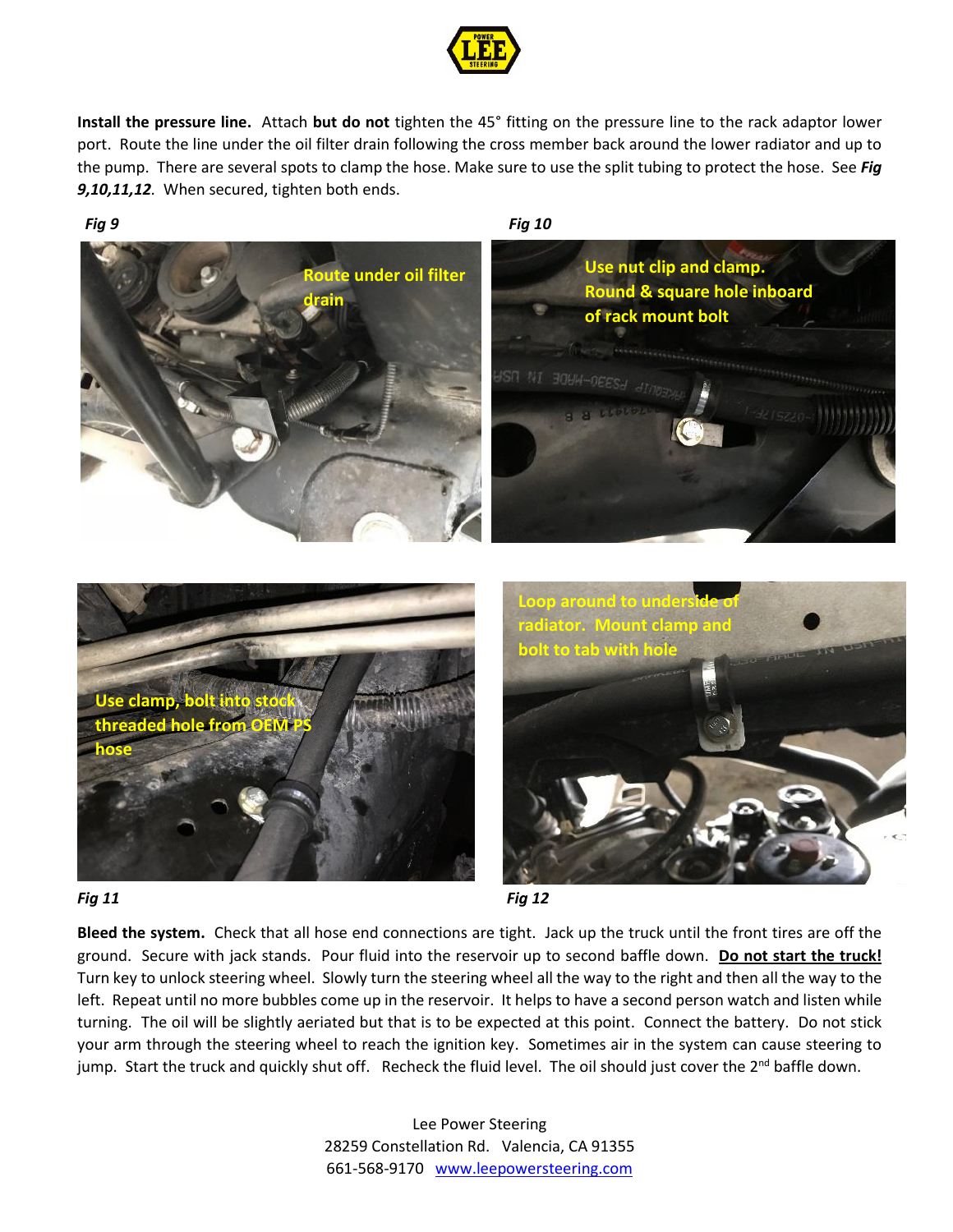

## ITEM CHECK LIST